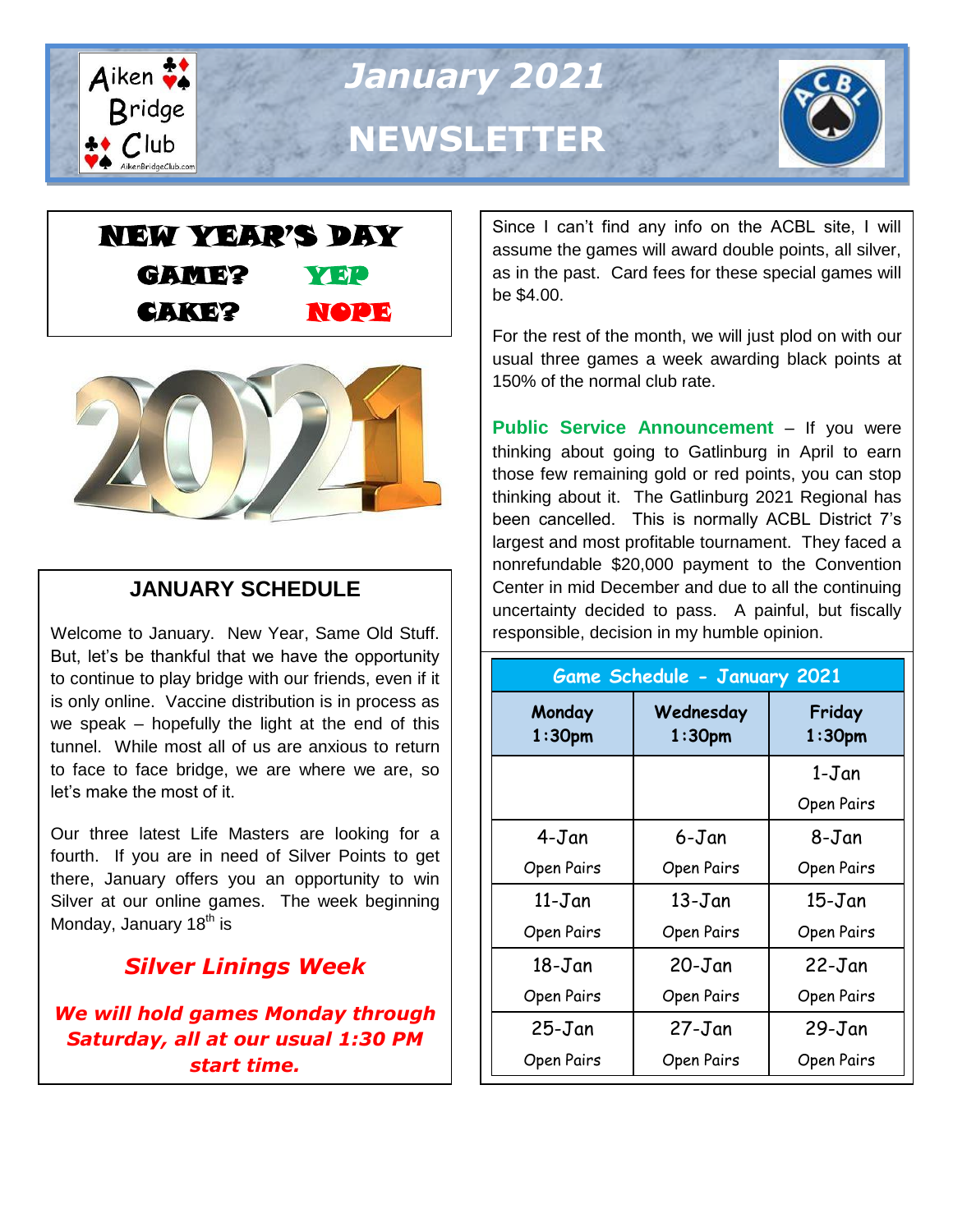### **ANNUAL ELECTION**

The New Year brings us our annual election. Our voting members will be selecting two of their peers to serve three year terms as members of the Board of Directors.

 Our recently approved Bylaw Amendment defines voting members as those individuals who were club members as of March, 2020.

This year we will conduct the election by email. You will receive an email with voting instructions on or before January 6<sup>th</sup>. The voting period will end three weeks later on January 27<sup>th</sup>.

#### **We have two excellent nominees for the two positions,**

#### **Linda Knox and Phoebe Walters.**

Each voting member will be entitled to two votes. While you do not have to use both votes, you may not use your two votes for one nominee. You also have the option of write-in voting.

## **BYLAW AMENDMENT**

During the month of November, you were asked to vote on a temporary amendment to the Club Bylaws. The Amendment passed by a vote of 59 to 0. Having been duly approved, all people who were members of the Aiken Bridge Club as of March, 2020 have had their 2021 dues waived and are members until December 2021, and are eligible to vote in our upcoming election. The Amendment further allows us to hold our 2021 election via email, and to substitute the Management Report to Members in the February Newsletter for our usual January Annual Meeting.

I would like to thank the nearly 50% of our membership who ratified this Amendment. For the rest of you, I am absolutely thrilled that your pandemic life is so full and busy that you could not, despite your best efforts, find the 10 seconds needed to vote.

### **NOTICE OF ANNUAL MEETING**

Our original Bylaws require an Annual Membership Meeting in January of each year. That, like so many other things, will not be possible this year. The recent Bylaw Amendment allows us to, in lieu of the Annual Meeting, present a written Management Report to the Membership detailing the current financial and operational condition of our Club. This report will appear as an article In the February Newsletter and be considered part of the minutes of the Annual Membership Meeting by reference.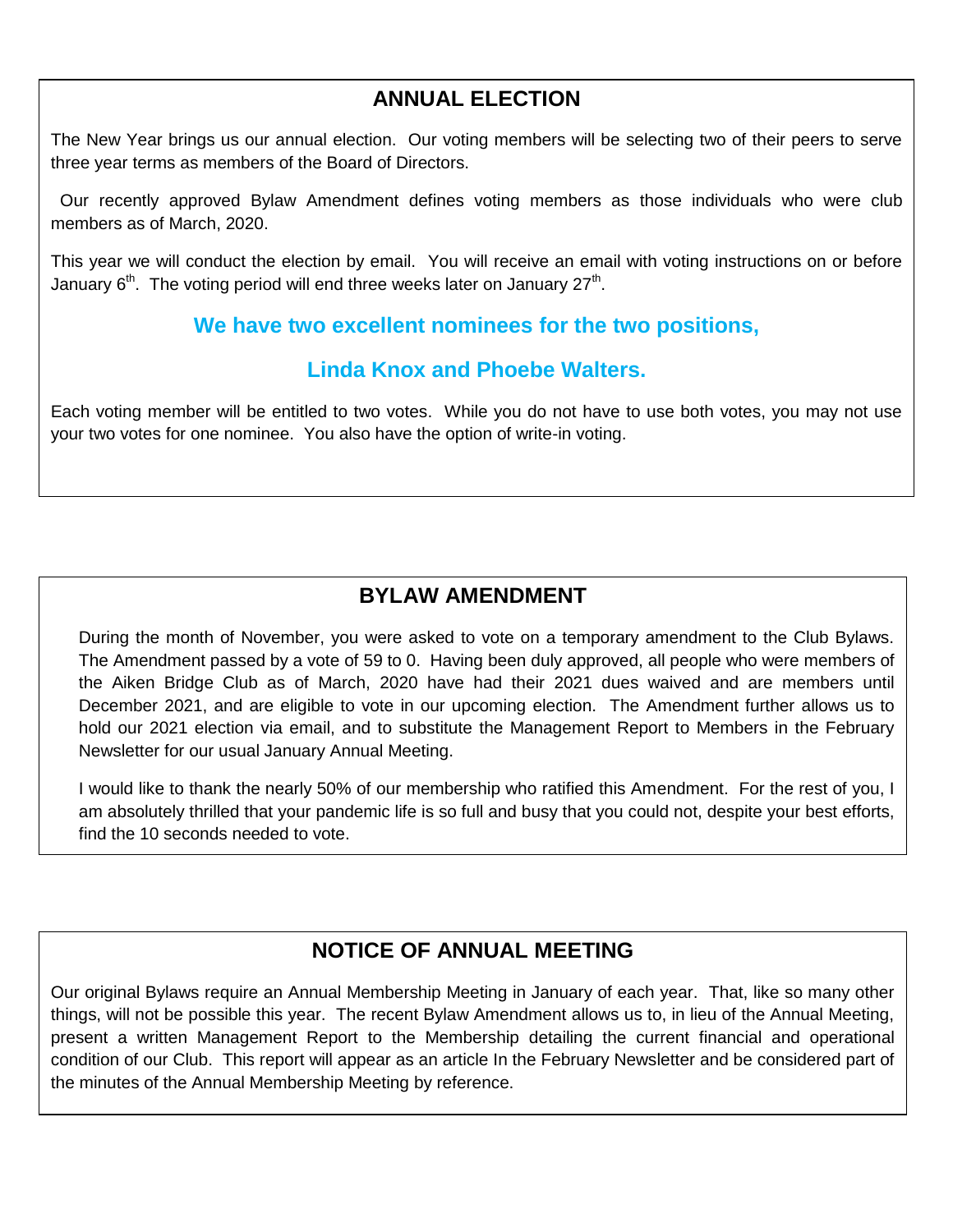## **BOARD MEETING REPORT**

Your Board of Directors met for its final 2020 meeting on December 14<sup>th</sup> using the Zoom platform. Seven of the eight Board members were present as were three club members. The Minutes of the October 19<sup>th</sup> Board Meeting were approved as presented. Following is a very brief summary of the meeting.

**Operational and Financial Results** – For the eleven months ending in November, out table count is up by about 7.5% over last year. Considering we missed a month of bridge before getting our virtual games going, I think this is terrific. The overall response to our online program has been very gratifying.

Financially we continue to be in excellent shape. This is simply a result of table count. For our regular games (\$3.00 entry fee) we net about \$8.00 per table. For our special games (\$4.00 entry fee) out net drops to about \$7.00 per table. Charge more; earn less – what a great business model.

In next month's Newsletter, Mike and I will report to the membership the final financial and operational results for the total year 2020.

**Amendment Status** – The Bylaw Amendment submitted to the membership for ratification passed 59 to 0.

**Board of Directors Election** – This year's annual election of Board Members will be conducted by email, similar to the method used to vote for the Bylaw Amendment. Ron will be responsible for sending the voting email and instructions as well as determining the election results. The last day for someone to get their name on the ballot is December  $31^{st}$ . The voting email will be sent the following week, the election period will be twenty one days, and the results will be announced in the February Newsletter as part of the Management Report to Membership.

**Volunteer Appreciation Gifts** – Traditionally, the club gives monetary appreciation gifts to club management, game directors, and our other valued volunteers at our December Holiday Party. This year's party was to have been on the same day we ended up having this Board Meeting. So, I guess it was an appropriate day to have this discussion. The Board decided to allocate just shy of \$4000 to this group of volunteers. The vast majority of the gifts were allocated to the six game directors without whom there would be no games and no money. I think it inappropriate to list the amounts gifted to individuals. However, since the Aiken Board operates in the sunshine, if you feel you need to know, contact Mike or Ron who have all the details.

**Ban the Bots** – Mike introduced for discussion a proposal to ban the use of robots in our games. The rational is that players who elect to play with robots have an advantage over normal partnerships. In addition, the robots do not communicate and make the game less social. I certainly agree with the latter, but maybe not so much with the former.

After a significant amount of discussion, the Board elected to continue with our current approach. Robots will be used as fill-in pairs since they are easy to find, easy to deal with and don't steal masterpoints from our members. We will continue to discourage player/robot partnerships but allow then if the situation warrants.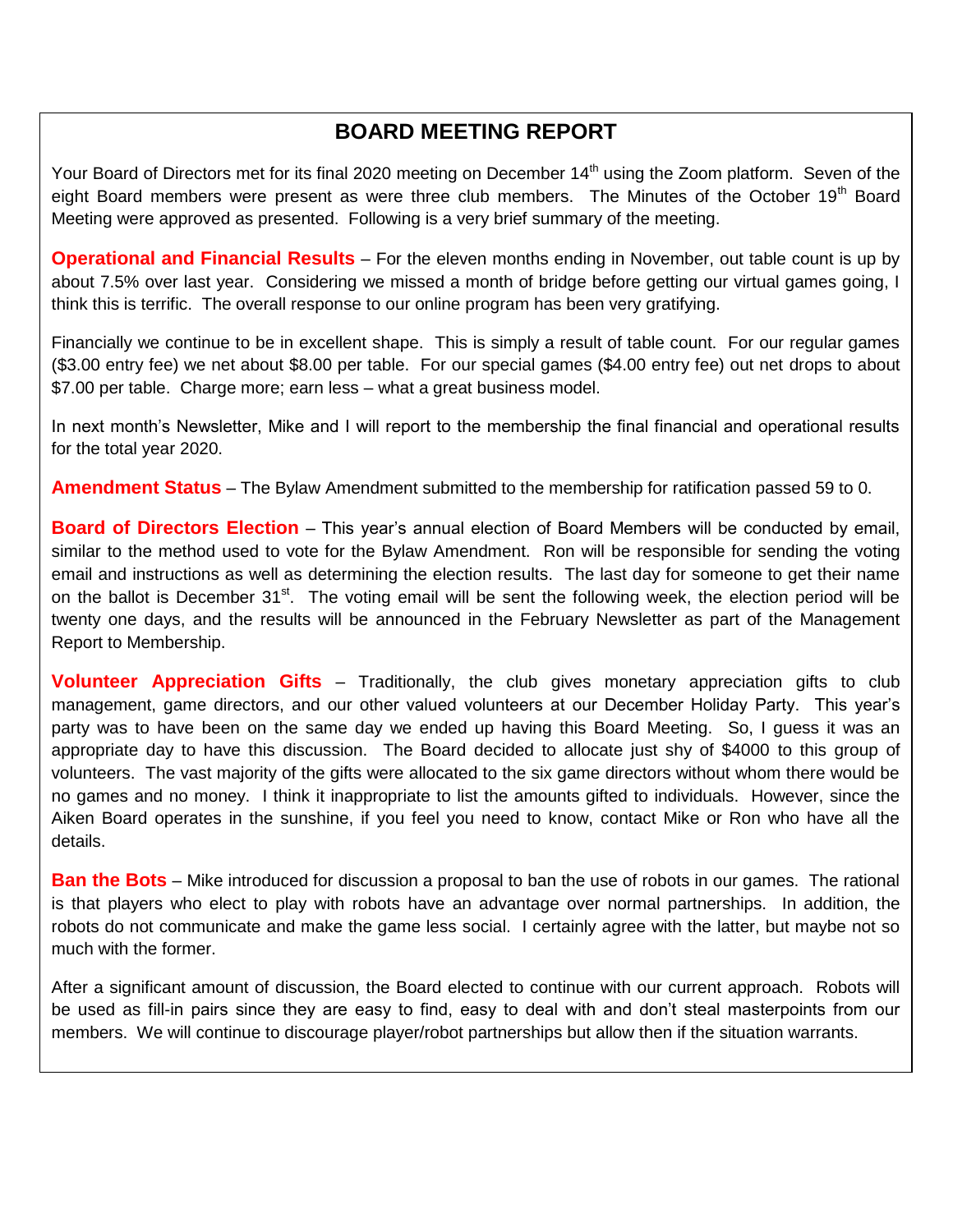## **VIRTUAL CLUB REPORT**

Can you believe it? We have now been playing online for nine months. While I was not one of those who thought the pandemic would be over in a matter of months, I never nightmared that we would be where we are as 2021 rolled around.

Our Club continues to be fine. The last month or so has exhibited a slight, but noticeable, decline in attendance. Could be the Holiday season, could be a lack of interest. I don't know which, but I hope it's the former. We will see as we move into 2021. .

OK, let's move on to some BBO stuff.

**Person/Robot Partnerships** – We seem to be having a few too many person/robot partnerships in our games recently. While playing with a robot is a good solution if your partner cancels at the last minute or you want to play but don't have a partner, we are kind of discouraging it. Why? Well, a number of our players think the robot gives the player an unfair advantage. Not so sure I agree with that, but fair is in the mind of the beholder.

The best way to handle this is to check out the Partnership Desk prior to signing up with a robot. Even better is to put your name on the Partnership Desk, and if nothing happens, a few minutes before game time sign up with a robot.

So, while we will allow person/robot partnerships in our games, for the sake of other members, let's try not to abuse this option.

*Pre - Alerts* – We have not been pre - alerting for three months now. So, I give up! You win! Don't do it! The Pre – Alert is just another tool we use to make the game fairer for everyone. The fact that pre – alerting has been universally rejected by our players must mean something, but I don't think I want to know what that might be.

For those of you who think the game should be as fair as possible, please continue to pre – alert. It will be appreciated by those of us who subscribe to the fairness doctrine.

If you wish to play more often, there are ABCL sponsored Support Your Club games every day at 10:00 am, 5:10 pm and 7:30 pm. These games are open to all players and cost \$6.00. The lion's share of the entry fee goes back to support your home club or clubs. That would be us.

*Final Note: If you change your mind and want to start playing bridge in on our online games, Sherry Buck is here for you. Just give her a call and she will you get you registered and teach you how to play on BBO.*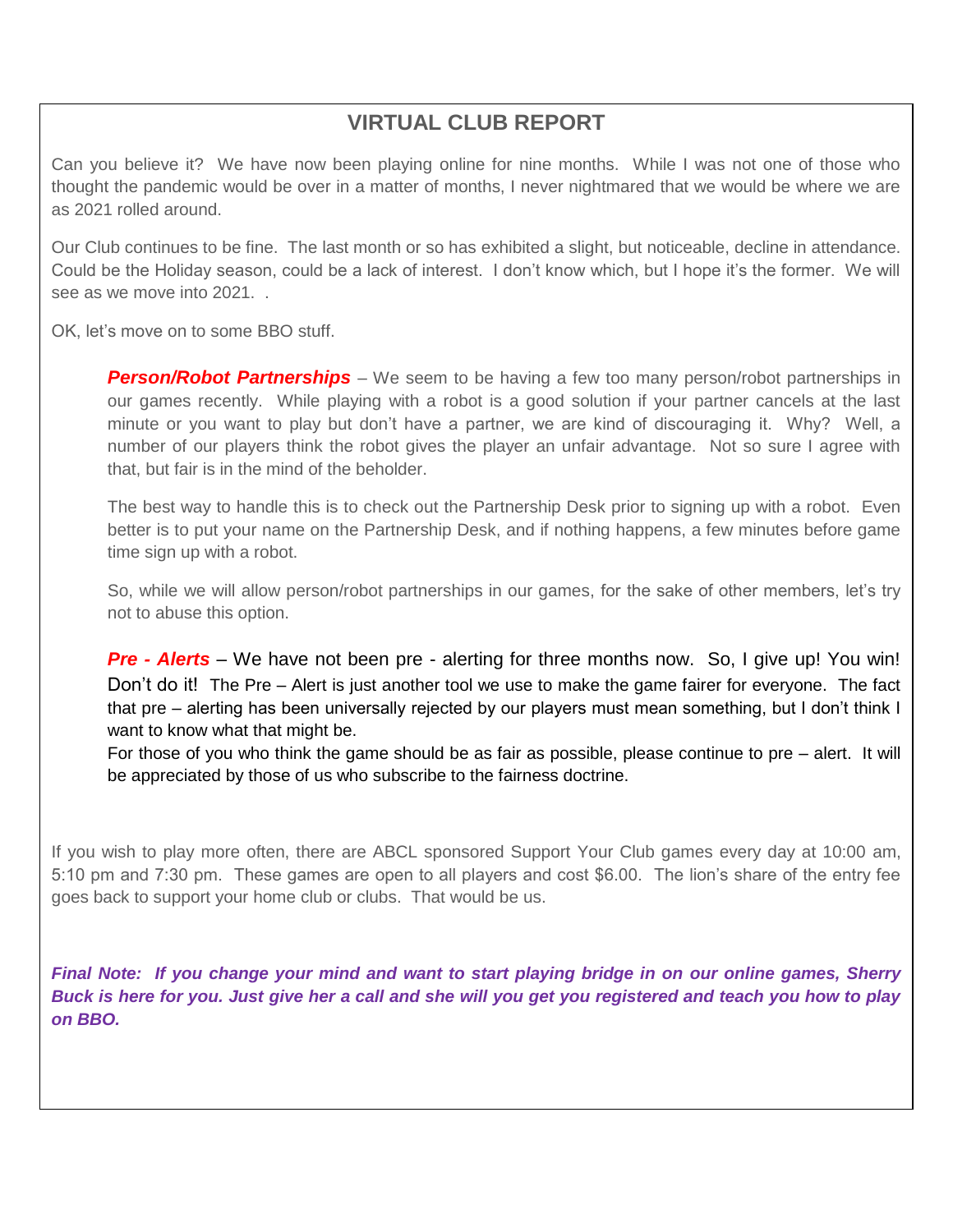### **REMINDER -- FREE BRIDGE LESSONS**

Last month's newsletter contained an article regarding free lessons being offered online by District 7. This is an excerpt of that article to serve as a reminder to those who may wish to sign up. I signed up today.

District 7 and its local clubs, in partnership with SE Carolina, is offering a FREE expanded version the ACBL "Bidding in the 21<sup>st</sup> Century" course online using Zoom. Al Smith, an ACBL-Certified Teacher, who has taught this course numerous times, will be the instructor.

The course consists of twelve (12) lessons. Attend as many or as few as you want. Each lesson will be about 1 hour followed by a brief Q&A session. Lesson handouts will be emailed to participants before each lesson.

The Zoom Online lessons will be on Tuesday afternoons at 1:30 pm. The course schedule is:

| January 5, 2021   | <b>General Concepts</b>        |
|-------------------|--------------------------------|
| January 12, 2021  | <b>Opening Bids</b>            |
| January 19, 2021  | Responses to 1NT Open          |
| January 26, 2021  | <b>Responses to Suit Open</b>  |
| February 2, 2021  | <b>Rebids by Opener</b>        |
| February 9, 2021  | Rebids by Responder            |
| February 16, 2021 | Overcalls                      |
| February 23, 2021 | <b>Takeout Doubles</b>         |
| March 2, 2021     | Stayman, Jacoby/Texas Transfer |
| March 9, 2021     | <b>Reverse and Splinters</b>   |
| March 16, 2021    | Strong 2C with 2D Waiting      |
| March 23, 2021    | Gerber and Blackwood           |

To register, click on the following online registration form link. Fill out and submit. Magic, you are registered. If you need help, feel free to call Al Smith at 910-457-6674 or email him at se.carolina.bridge@ gmail.com.

<http://eepurl.com/hfh-BX>

While the primary purpose of the program is to introduce new players to bridge, I think there is value here for many of our players. The lessons do begin with 52 cards, four suits, four points for an Ace, three for a King..... yada yada yada. But after that, the lessons teach the 21<sup>st</sup> century version of the Standard American Bidding System. Many of us learned to play many years ago, probably at the kitchen table, and mostly from friends or family who may or may not have had a sound understanding of the game. Bidding concepts have changed considerably over the years, so you may not be current on today's methods.

So, if you know someone who might be interested in learning how to play bridge. Please pass this information along to them. If you feel a review of the basics would be of value to you, please sign up. Remember, you don't need to take all the lessons, you can pick and choose, and there will be lesson handouts emailed to you. Sounds like a pretty good deal since it's free.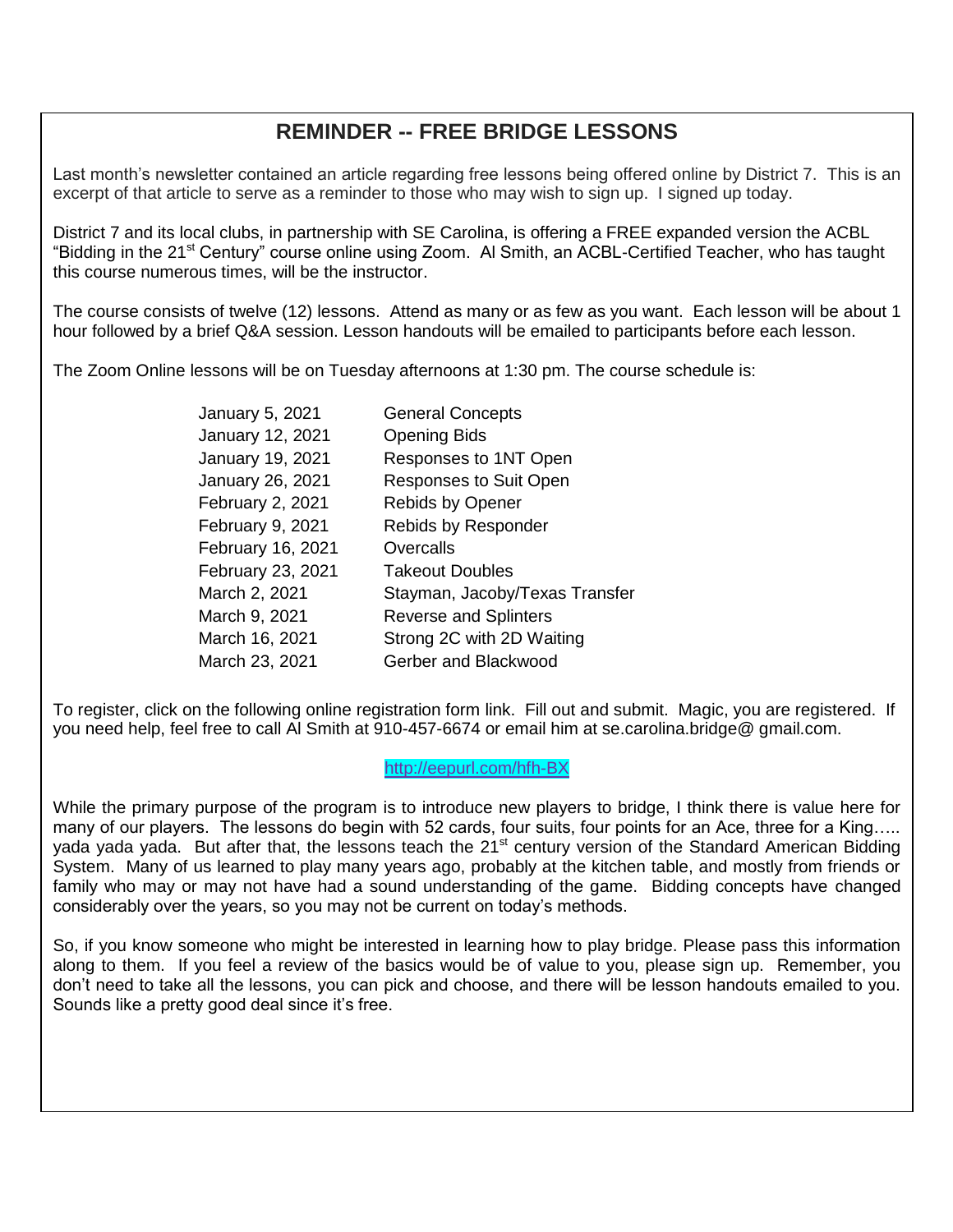#### **VCOBBO**

Coming soon to a device near you is **Voice Chat On BBO**. That's right; you will be able to speak to the other players at your table instead of having to type your message. I believe this will make the virtual game experience more enjoyable for most of us. It will, hopefully, bring back some of the social aspects we miss from face to face bridge.

This is a new feature on BBO which was introduced in early December. Most of the early comments I heard was it was not quite ready for prime time. So, I thought, let's let the pioneers take the arrows and get on board later.

Well, later is now! Starting Monday, January  $4<sup>th</sup>$ , we will be adding this feature to all of our virtual games.

Following are some instructions and illustrations from BBO about how to use the voice chat feature. Frankly, I think the instructions are a tad on the sketchy side, but, at this point, that's all we have. I have changed some of the verbiage to make it, hopefully, easier to understand. I'm kind of guessing here since I have not had the opportunity to use this feature either.

#### **OPTING IN**

- Voice chat **is not active by default**. Each player must click to activate voice. If you do not click the Voice button, you will not hear the other players — even if the others are already chatting.
- When there are active speakers at your table, **the Voice button turns yellow**. When there are no players speaking, the Voice button is blue.



*Continued on next page*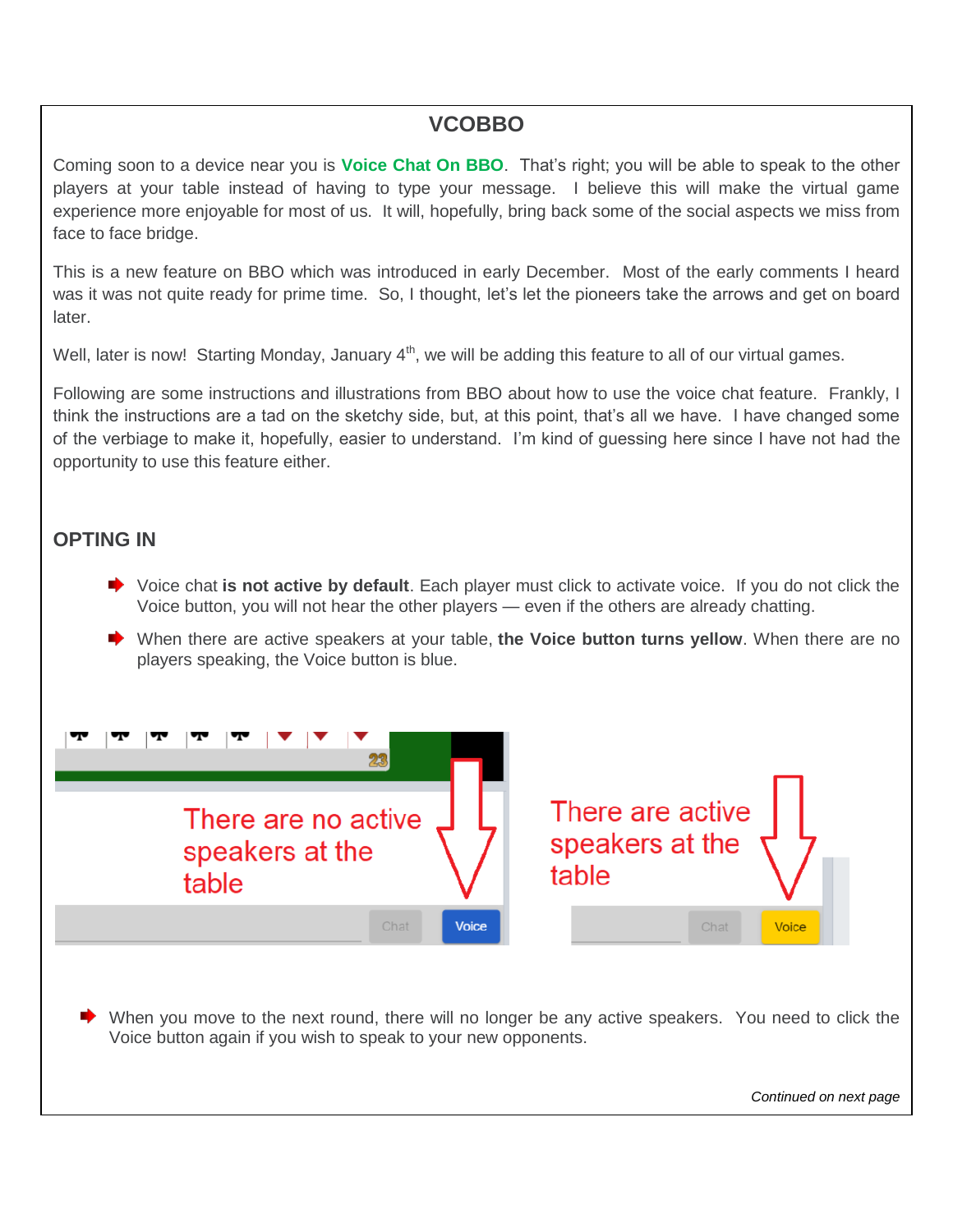### **SPEAKING OR LISTENING**

Click the Voice button, which is located at the bottom right corner of the Chat area:

|                                | $\overline{4}$ | $\overline{\mathbf{2}}$<br>♠<br>$E$ ui23 | $\overline{\mathbf{3}}$ | $\frac{2}{2}$ | А<br>Ф | Q<br>* | $\overline{5}$ | 4<br>÷ | 3<br>÷ | 10 <sup>°</sup> | 8 | 3<br>23 |              |
|--------------------------------|----------------|------------------------------------------|-------------------------|---------------|--------|--------|----------------|--------|--------|-----------------|---|---------|--------------|
|                                |                |                                          |                         |               |        |        |                |        |        |                 |   |         |              |
| $\rightarrow$ Table<br>Message |                |                                          |                         |               |        |        |                |        |        |                 |   | Chat    | <b>Voice</b> |

A yellow message will appear, informing you that you may speak, if you wish:



At the top left corner of the screen, you will see a pop-up listing the other players — if any of them have also clicked Voice — with a "Start speaking" button:

**Note: I don't think this is exactly true, though it may be. I think you really need to click on the "hamburger" icon in the top left corner of the screen and select the appropriate item from the drop down menu. This is what the "hamburger" icon looks like. In the following illustration, it would be located under the Voice dialog box shown.**



*Continued on next page*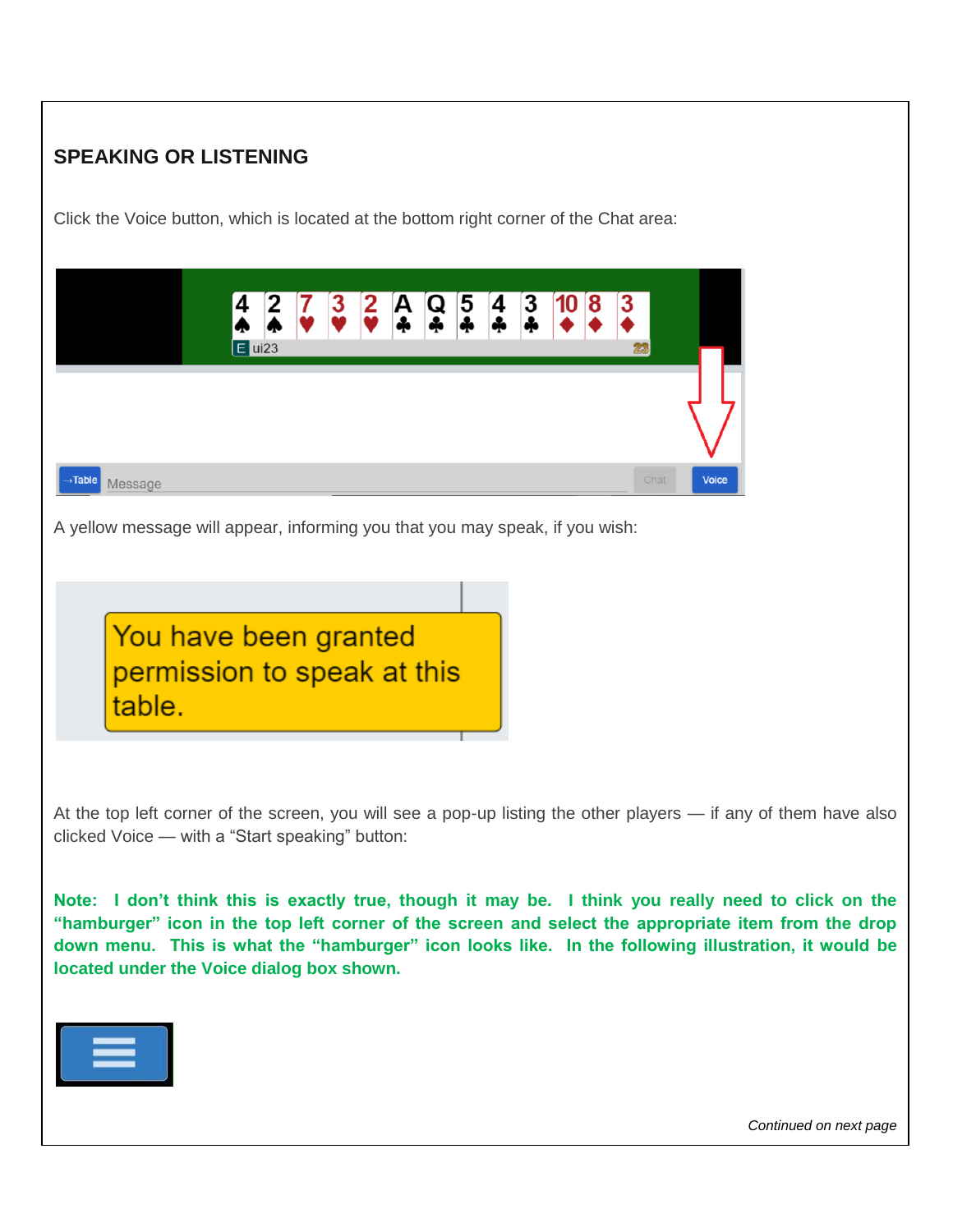

Click **Start speaking** to join the voice chat. This will allow you to speak and also to hear the other speakers.

#### **OTHER STUFF ABOUT VOICE CHAT**

**Totally Optional** – You do not have to participate in the voice chat program. It is your choice, and you have the option of making that choice each and every round. You know, this is really kind of cool. In the F2F bridge world, I can certainly think of a few times when I would have preferred not to hear what was going on at the table. So, here is my chance.

**Alerting** – We will continue to self alert as some of us are actually doing. **DO NOT ALERT** your partner's bids using voice chat. Self Alerting is a much fairer and better procedure since your partner doesn't know what you alerted, or even if you alerted at all.

*Continued on next page*